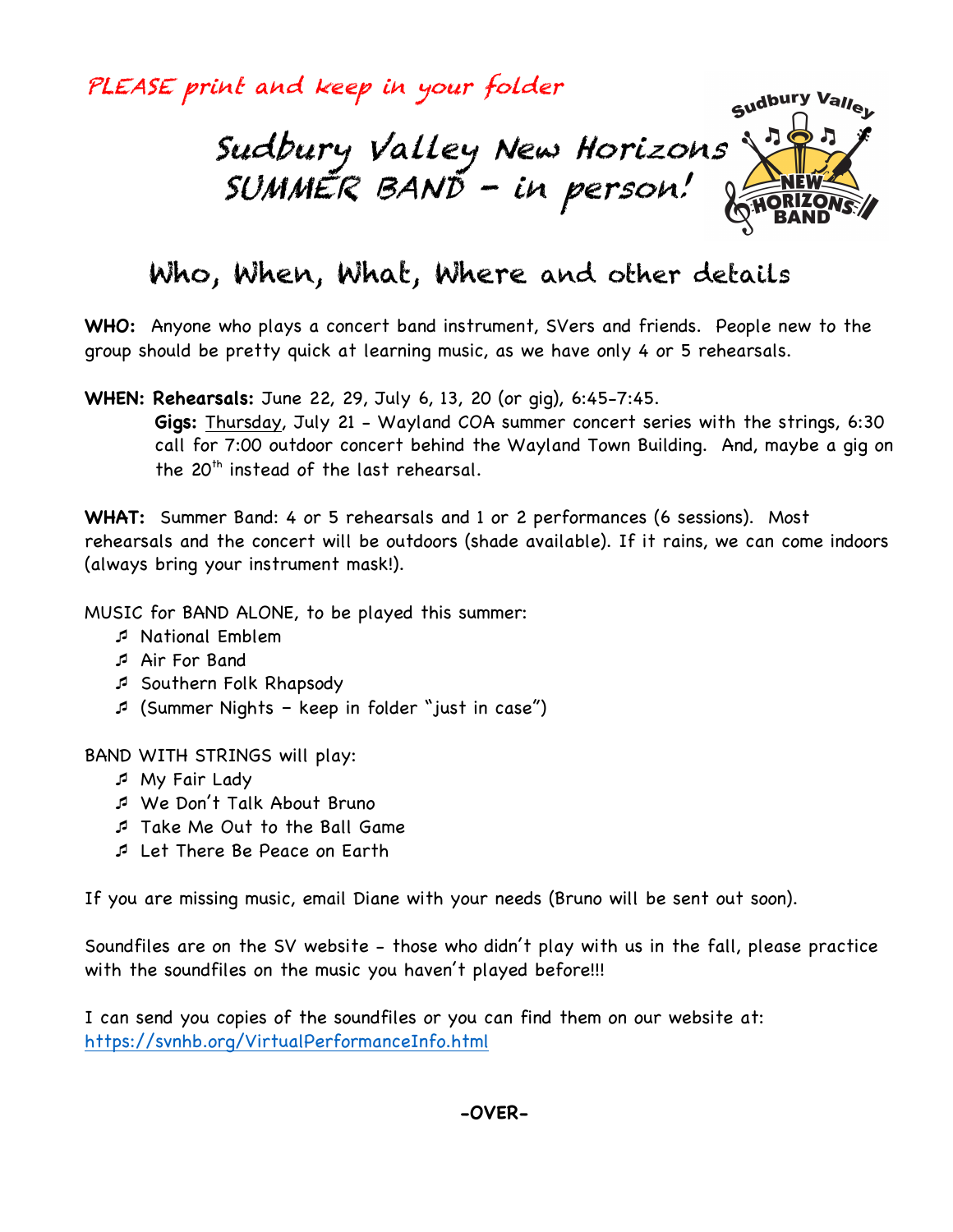**WHERE: Band rehearsals** are in the side parking lot at First Parish Wayland (same space as last year). First Parish Wayland is opposite the Wayland Town Building, on the corner of Route 20 and Routes 27/126. Park in the parking lot at the end of the building, furthest from Route 20. If you have a physical issue and need to park close to the rehearsal space, there are spaces. Let me know if you need one.

Rehearsals will be in the paved area between the church and the carriage houses. It is flat and is be pretty well shaded by 6:30. AND… because we are not in the grass and there is mostly pavement around us, the mosquitoes are essentially non-existent! The acoustics are quite good and we ended up enjoying the space last year. IF IT RAINS, we can move indoors. :-) (FYI – the strings are rehearsing in a room inside First Parish.) **BRING A MUSIC STAND, BUT NOT A CHAIR (unless you'd rather use your own)**

July 21 gig is at the Town Building across the street and perhaps a second gig on July 20, if we can find a Senior Living Community with a courtyard or parking area where we can set up.

# **OTHER DETAILS**

**Cost:** \$80 for all 6 weeks or \$20 per session drop-in.

**Registration:** Is through SVNHM, **NOT** LS Adult Ed (they don't have a summer program) The registration form is attached to this email.

**Bring to rehearsals:** ALWAYS have your instrument mask with you in case we need to move indoors. Bring your music stand, instrument, music, pencil, clip clothespins to hold music if it is breezy, bug spray or sun screen if you wish. Brass and other instruments that drip water bring a rag or something to empty on. No bell covers needed.

#### **Restroom access**: Yes!

**Arrival**: You may arrive any time after 6:20 and hang out to chat at the end of rehearsal. When you arrive, set your stuff down and go into the building and take a chair from the rack. Please return it afterwards. If that is difficult for you, let us know ahead of time and someone will be there to help you.

## **COVID-19 precautions**

**Masks**: will be required if we need to move indoors, but not when playing outdoors, although you are of course, welcome to wear one if it feels more comfortable.

**Vaccinations**: Everyone must be vaccinated. Please take a picture of your card and send it to Diane or Linda. (If you have been playing with us at LS, we have your info and you do not need to resend.)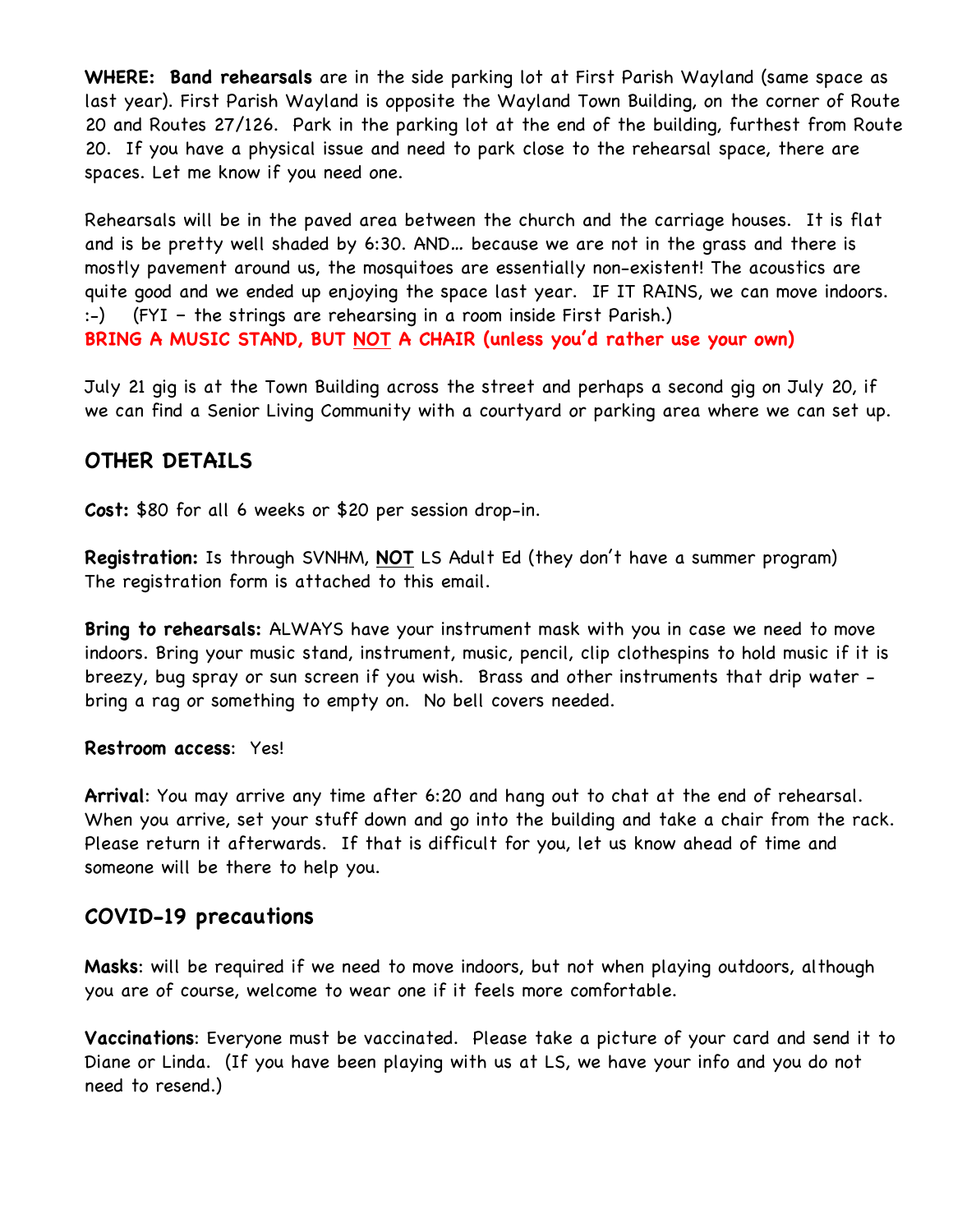# **Registration Form for The Sudbury Valley New Horizons SUMMER BAND**



| Please sign me up!                                                                  | $\mathbb{Q}^{\cdot\cdot}$ BA |
|-------------------------------------------------------------------------------------|------------------------------|
|                                                                                     |                              |
| Check here [] if you are a returning member and fill in only info that has changed. |                              |
| New members please fill out this info and the back side of this sheet.              |                              |
|                                                                                     |                              |
|                                                                                     |                              |
|                                                                                     |                              |
|                                                                                     |                              |

**See separate info sheet for where, when, etc. and COVID precaution information.**

**Our summer session is only for those who already play an instrument (beginner classes will resume in the fall). We will be learning some new music and playing the old stuff as well. This summer session info is for SVNH Band (strings have separate info).**



# **Please enclose a check for \$80, made payable to Sudbury Valley New Horizons Music, Inc.**

(Or, if you will be in and out this summer, you may take part on a "drop-in" basis & pay \$20 each time you come to a rehearsal or gig (up to  $$80$ ) – cash or check OK.)

We want everyone to be able to take part, so if you need a scholarship, contact Diane: 978-261-5065 or info@svnhm.org

 Bring to rehearsal Wednesday, May 25, or send to: Sudbury Valley New Horizons Music, Inc. 31 Raynor Rd. Sudbury, MA 01776

# **MUSIC FOR SUMMER BAND WILL BE:**

## BAND ONLY:

- $\sum$  National Emblem March
- $\triangle$  Air for Band
- $\triangle$  Southern Folk Rhapsody
- Summer Nights kept in folder "just" in case")

## BAND WITH STRINGS:

- $\bigwedge$  My Fair Lady
- $\bullet$  We Don't Talk About Bruno
- $\triangle$  Take Me Out to the Ball Game
- $\blacktriangleright$  Let There Be Peace on Earth

## **EMAIL DIANE WITH A LIST OF MUSIC THAT YOU NEED.** *MUSIC WILL NOT* **BE AVAILABLE AT THE REHEARSALS.**